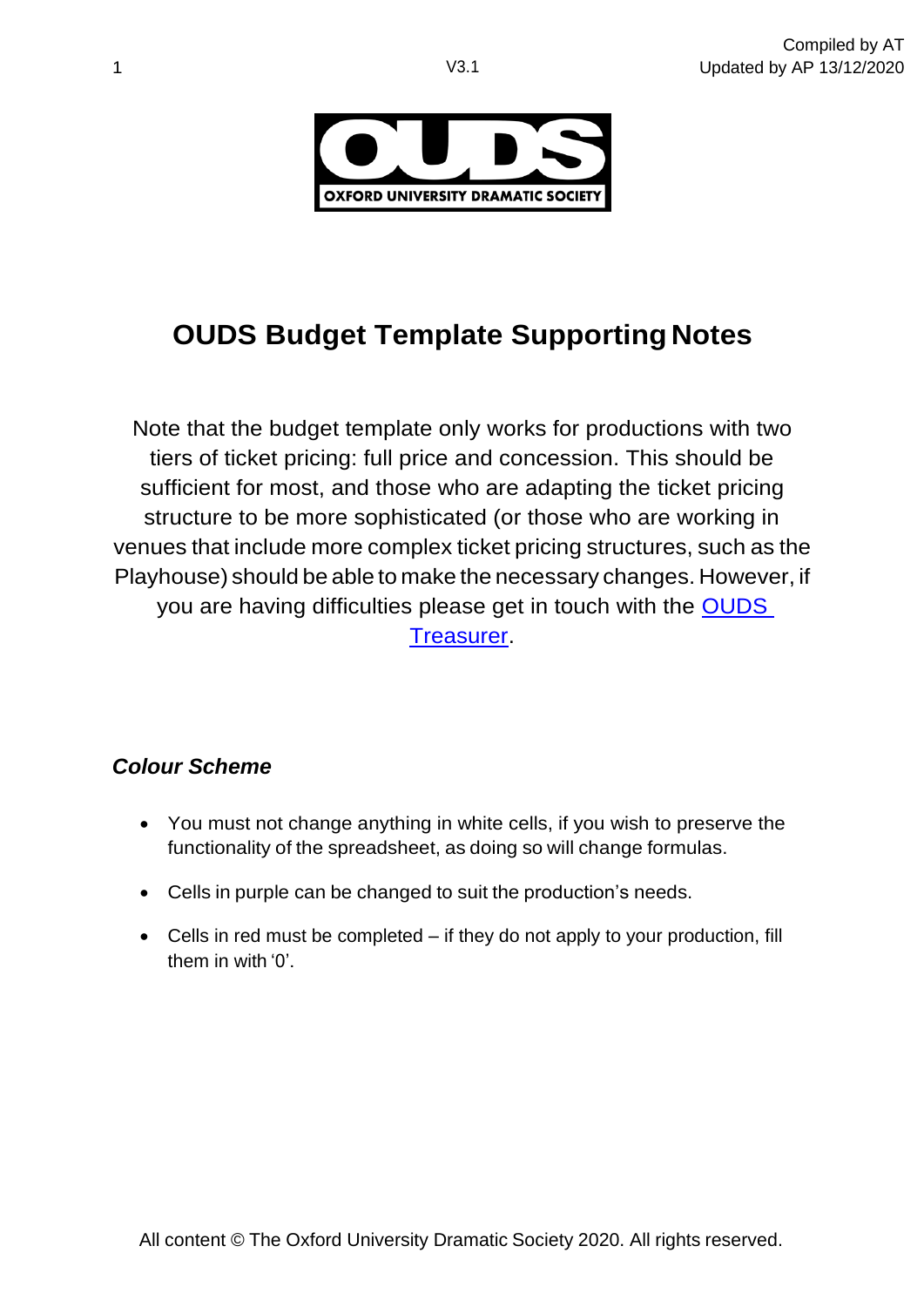## **Notes On: Projected Budget**

#### *Rights and Venue*

- *Rights* must be obtained for most productions. The most common places to look are [MTI](mtishows.co.uk) for musicals and [Samuel](https://www.concordtheatricals.co.uk/) French for plays, after that you might want to start by looking at the publishing house for the text. If in doubt, contact the OUDS [Treasurer](mailto:treasurer@ouds.org) and/or President for discussion and assistance.
- *Number of performances* will vary based on the performance space, with some having a set show week. You should discuss this with the programmers at the venue.
- *Venue hire* and *technician fee* will be communicated to you in the offer letter from your venue. Make sure that you check if you're uncertain as frequently venues and technicians are the largest expenditure on a production, and these do sometimes change from year to year. You may also want to check whether this is required as an upfront payment or if it will be deducted in settlement (once the show has finished) by the venue (if they are also your box-office) and record this in your budget.

#### *Production*

Although in the explanations below, budget areas are allocated to individual team members, it goes without saying that the producer should have a central role in putting together the budget for each department as well as overseeing the balance of the budget overall. If the scale of the production means that you do not need a production manager, this role will be fulfilled by the producer.

- *Scripts* includes the cost of purchasing or hiring a script for every member of the production team and cast that requires one. Frequently, the number of scripts will be dictated by the rights agreement, with musicals having a standard package for hire. You should check carefully what the number of scripts required is and factor this cost into your budget before you decide whether or not the cost of rights is prohibitively expensive as this cost is often non-negotiable.
- *Construction* incudes anything that will have to be built for the production to go on the set, e.g. any staging being hired, or flats being built. This part of the budget will usually be calculated on the basis of the proposed set by the set designer and production manager.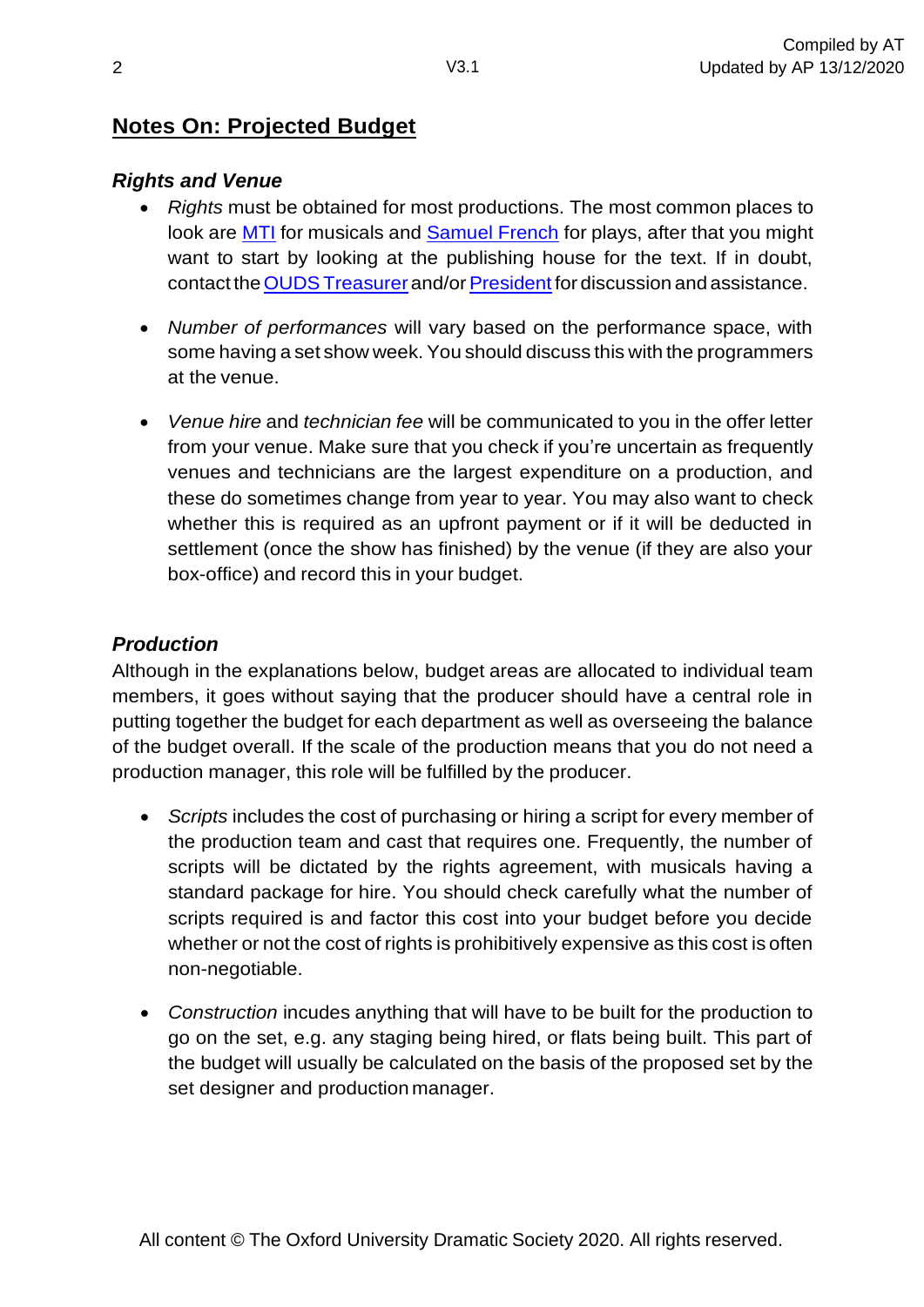- *Set dressing* includes items of any size that have to be sourced to be put on the stage, e.g. a sofa, a table, cutlery for the table. This will again usually be co-ordinated by the set designer and production manager.
- [v3.1a only] *Filming* budgets include the hire of filming equipment needed for the production, as well as adjacent costs (streaming equipment, software licenses, storage, etc.). You may wish to get in touch with [OUFF](http://oxforduniversityfilmmaking.org/) to hire both filming and streaming equipment at discounted rates. If the equipment requires insurance, this should be budgeted for in the *Insurance* section (see below). This part of the budget is calculated by the director of photography and producer.
- *Lighting* budgets usually consist of externally hired items and gels, which can be hired or bought from [TAFF](http://www.tabsareforflying.co.uk/) or commercial companies such as Startech, Viking or Henley. Make sure that you carefully check the stock-list of the venue before planning this part of the budget. Indeed, it may also be useful to speak to those who have previously worked in the venue to better understand what is readily available. This part of the budget will be calculated by the lighting designer and production manager.
- *Sound* budgets vary hugely based on the kind of show you are putting on. You should consider whether you will need to hire radio microphones, for which you should also keep in mind the cost of batteries. In addition to this, there may be costs for hiring a QLab license and for obtaining any sound effects needed. This part of the budget should be calculated by the sound designer and the production manager.
- *Costume* budget should include everything that needs to appear onstage worn by an actor. If you are asking actors to use their own belongings for costume, you should speak to them about this well ahead of time. The costume budget should also cover make-up, and it should be compiled by the costume designer and production manager with input from any make-up artists.
- The budget for *Hand Props* covers anything that is brought on or off stage by a member of the cast, it could be very large if, for example, there are weapons required for stage combat (i.e. professional hires) or it could be very small if all that is required is a letter (i.e. things that can be made). It can be very difficult to predict the number and therefore the cost of hand props and therefore a thorough consultation with the director and stage manager is required, following a thorough reading of the script – this should be coordinated again by the production manager.
- *Insurance* is an important consideration for all budgets, it can include any Public Liability Insurance (PLI) that you need for the performances, as well as

All content © The Oxford University Dramatic Society 2020. All rights reserved.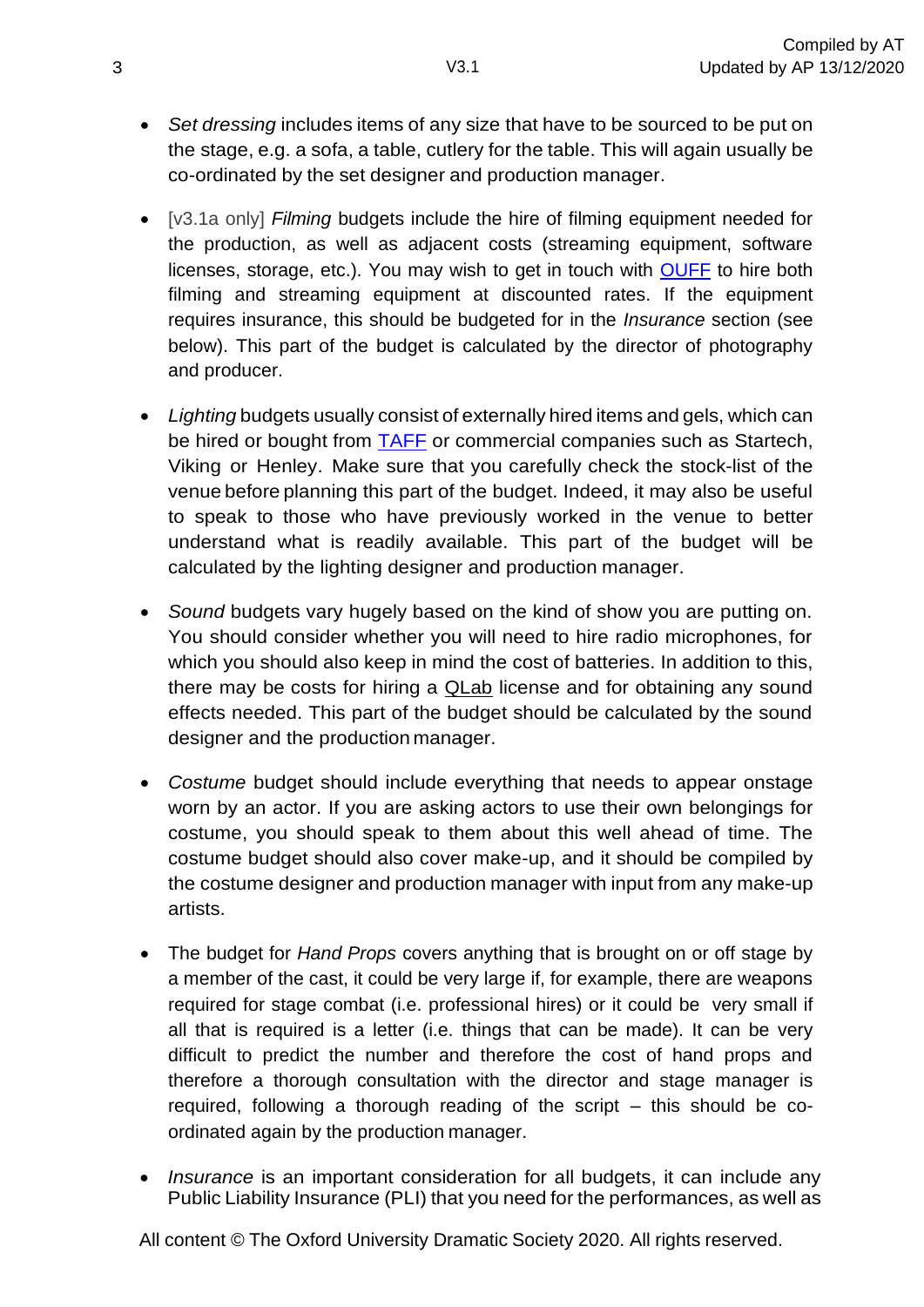any insurance required for the rehearsal period. If you do not have any inhouse audiences, a PLI for film is also appropriate. Additionally, you should consider the cost of insuring any equipment hired for the production. Finally, if cars are hired for the production through the university scheme (see below), you will need to include the £11 (as at 2017/18) car insurance to be paid as part of the scheme, as well as declaring this to OUDS.

- *Transport* falls to the production manager and producer to co-ordinate. This should cover the cost of delivery of any external hires, if that is not being absorbed into the departmental budgets. A useful tip is to use the Sports Department to minimise the cost of car hire, but note that you must be a [registered production company](http://www.ouds.org/register) to hire. Additionally, if you are looking to hire a van or larger vehicle, take a look at TVR Self-Drive that hires to over-21s with a clean license. In this section of the budget, it is also worth considering whether transport to the venue of cast, crew, and production materials will be necessary. This is especially important on shows with performances outside Oxford.
- *Technical costs* include everything else that is required to get a show on its feet, but which doesn't fall under any of the other categories. The most commonly forgotten expenses are LXtape and flame-check, as well as dance tape for shows in the Keble O'Reilly. You may also want to factor in binbags for cast and crew rubbish, cable ties, and markers/pens. You might want to include in this section of the budget an allocation for snacks during the course of the get-in and get-out. This should be budgeted by the producer and production manager.

#### *Marketing*

Allocation of budget here should be done by the producer and marketing manager, after discussion with any marketing assistants for each department.

- *Print* budget refers to any physical materials that are used to promote the production. Typically, this will include posters, flyers, stickers, and banners. You may also wish to include the cost of any paid distribution in this portion of the budget, e.g. Daily Info poster runs.
- *Online* marketing includes anything non-physical, e.g. the cost of promoting posts on Facebook and the costs of running a website.
- *Venue Brochure Entry* is a considerable cost for productions in the Burton Taylor Studio in particular, but other non-student venues may also have brochures. The BT will communicate this to you in your offer letter, but if you are unsure get in touch with the venue's programmers.
- *Programmes* should be included here if they will be distributed for free. If they will be purchased by audience members then they can be budgeted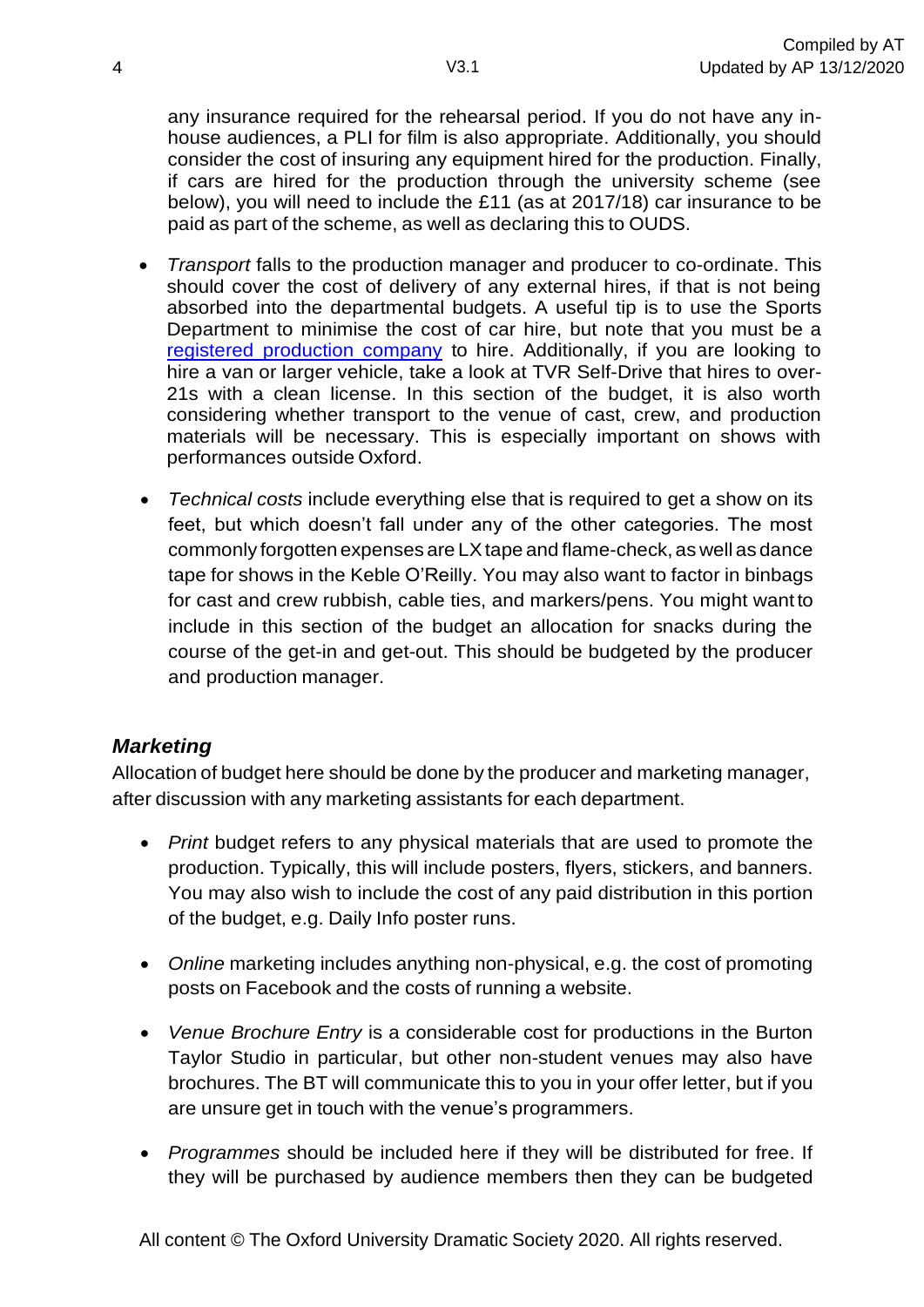separately. Note that the revenue from programmes for Playhouse shows does not get passed to the producing company, but equally neither does the charge.

- *Events* may be used to market the production and the budget here should include any materials required for those events. In particular it may be useful to consider the cost of marketing the marketing event (!), e.g. promoting it as a Facebook event or putting up a small number of posters.
- *Trailer(s)* are recommended and here you should include the costs of anything used in the shoot, as well as the cost of hiring equipment. It may be useful to approach [OUFF](http://oxforduniversityfilmmaking.org/) for guidance on hiring kit.

#### *Additional Details*

- *Contingency* for a production is usually recommended to be 10% across the whole production but this could be changed if you feel that you have budgeted generously across individual parts of the production.
- *Venue capacity* should be made clear to you at the application process. If you are unsure, speak with the programmers for your intended venue. Some venues will have a number of possible seating configurations and it is important that the number input into your budget (and eventually put up for sale) accurately reflects the number of seats you will eventually have. Speaking with the venue technicians and/or programmers early in the process is therefore stronglyadvised.
	- [v3.1a only] Streamed show won't usually have a maximum capacity, unless the streaming platform you are using does. In this case, you should enter a value for how many sales you anticipate, and the spreadsheet (v3.1a only) will calculate the breakeven as an absolute number of tickets required, not as a percentage of the capacity.
- *Complimentary tickets*, or 'Comps', will need to be arranged for all press that you invite to review the production as well as for company members that will be watching the production, e.g. your director may need a complimentary ticket to every show.
- *Ticket prices* should be set once the expenditure of the production has been decided and should contribute to making the breakeven achievable. However, some venues will have set ticket prices for you (e.g. the Burton Taylor Studio and Oxford Playhouse) and in that case, you should check with the venue programmers.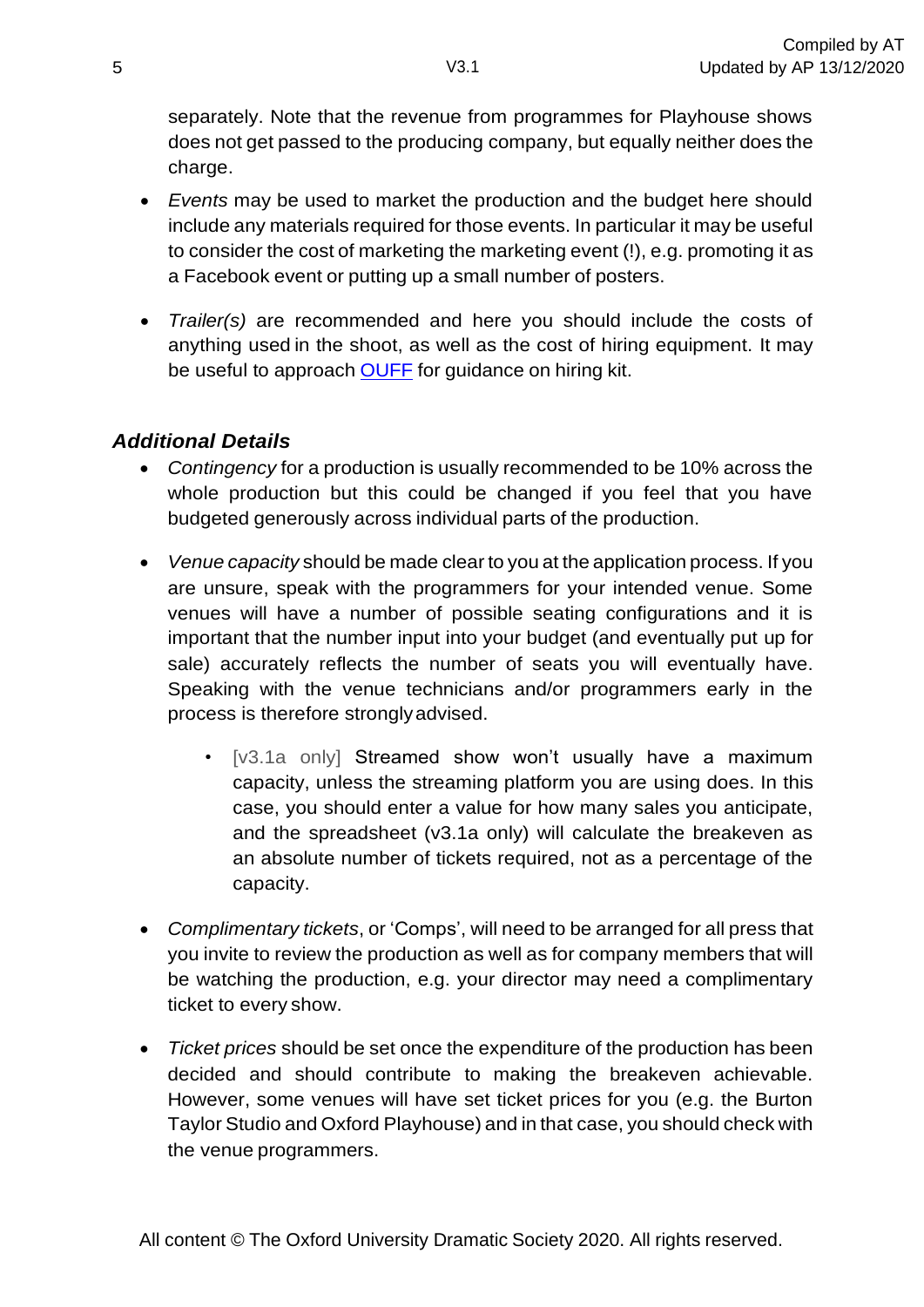- *Box office commission* is the amount charged by your ticketing service to sell tickets for the production. Some services will allow you to externalise the box office fee, but we would encourage you to advertise that in your prices if you do decide to externalise the fee. The recommended ticket vendor is Tickets Oxford which is based at the Playhouse and will allow you to advertise in the theatre.
- *VAT on box office* is any VAT charges on the service provided by the box office provider and is generally charged at a 20% rate. You should check with your service provider.
- Credit card commission is any additional charge to those customers who buy using a credit card rather than a debit card or cash. This will again not be externalised to customers at providers like Tickets Oxford and so should be factored in here ifapplicable.

Note that a pie chart will be created under the title 'Projected Expenditure by Category' as you start to fill in the projections. You should not try to change the graph as it will be used by OUDS when you apply for funding. If you would like to create charts to demonstrate other things, please do so separately and ensure that this pie chart remains inplace.

## *Funding*

- A variety of sources of funding are available, including both grants and loans. The single biggest funder of Oxford drama is OUDS which funds most of the productions that apply. [Applying to OUDS for funding](http://www.ouds.org/funding) is strongly recommended as this will also enable access to advice about your production as well as exciting marketing opportunities.
- Applications to different funding bodies vary and you should check with the individual body before applying. A list of them can be found [here.](https://www.ouds.org/other-funding)
- Grants are available from the Cameron Macintosh fund, as well as occasionally through college JCR/MCRs. In the latter case, you will need a member of the JCR or MCR being applied to in order to push through a motion.
- Most other funding bodies will offer *pro rata* loans, which means that you are given an amount which constitutes a percentage of your budget, and the funding body insures that percentage of your expenditure such that if you do not breakeven, the funding body will cover that same percentage of your losses. In return for this insurance, if you do breakeven, the funding body will require a percentage of yourprofits.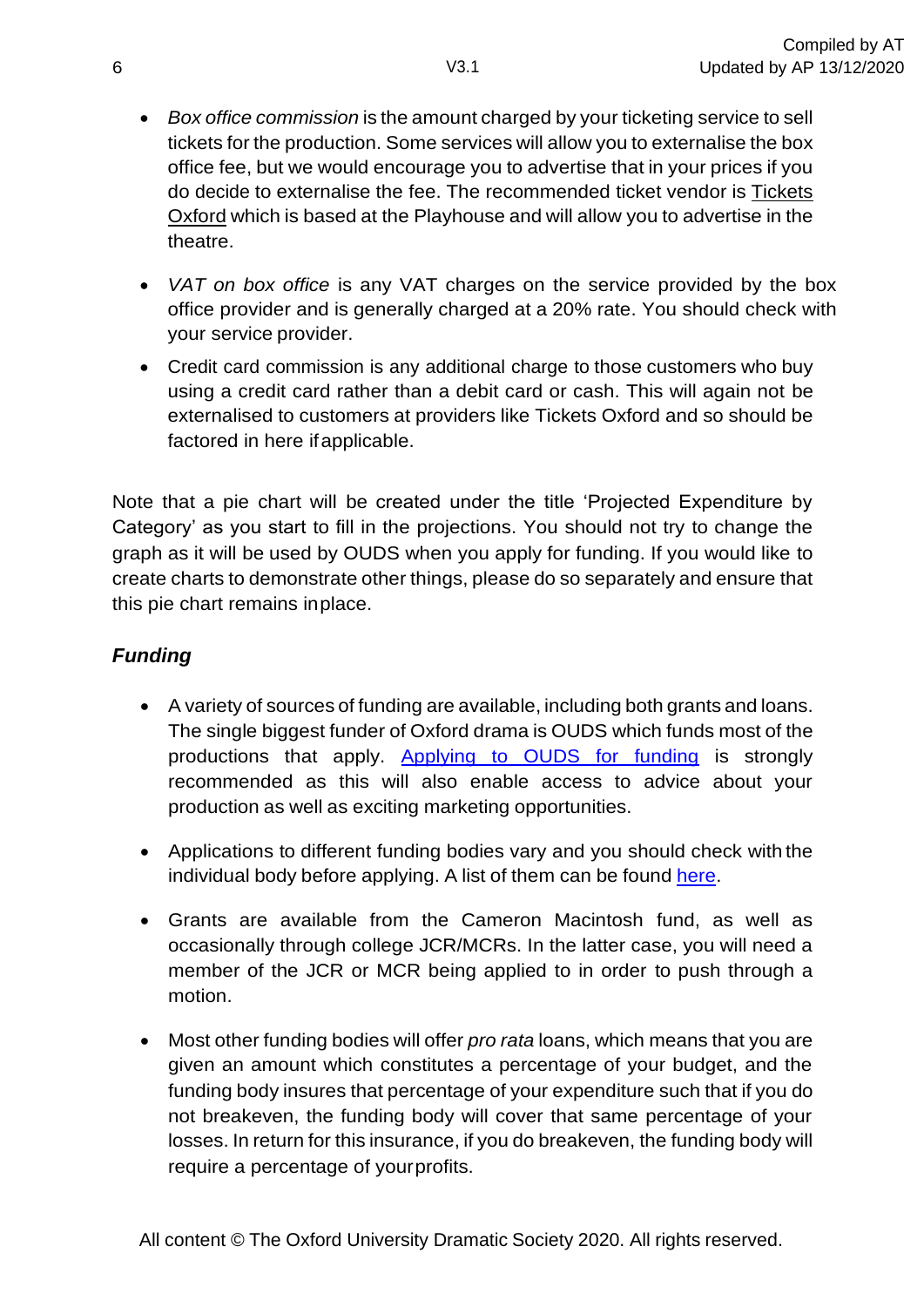### *Example:*

If you have an expenditure of £3000, and a funding body offers you £300, they are covering 10% of your budget. Hence, when you close the production, if you have made money they will require their original £300 back as well as 10% of any profits, but if you have not made money, they will require £300 back *minus* 10% of the losses.

• Funding bodies may choose to make their offer in two parts: up-front funding and Guarantee against Loss (GAL). The GAL portion from funding bodies offering loans tends to be a way of increasing the percentage of your budget they are willing to cover by not giving you the money upfront. A worked example can be found [here.](https://drive.google.com/file/d/1t1p0ONkY_r91EIkFb5yNCVbxxJsL4Ygl/view?usp=sharing) Before accepting any offers that are constituted in this two-part formation, you should calculate your preproduction operating costs. This figure is the amount of money a production requires before it starts making any money, i.e. before tickets revenue comes into the bank account. Typically, it will be made up of the 'production' and 'marketing' costs, while venue fees are taken away from settlement in venues like the Burton Taylor and Oxford Playhouse, where the theatre also runs a production's box office. You should also consider the deposits you will be required to make, and any Front of House float required.

#### *N.B.*

Guarantee against Loss for grant funding is often different and constitutes an amount of money that can be released by the funding body if the production loses money.

• The amount of funding to take on a production is a personal decision for the producer: you may decide that you will only take on one production as a company, and in that instance, it makes sense to try and fully fund a production, i.e. *Total Funding* is 100% of budget and the *Deficit* cell shows 0. This way, the production will not make a loss (all loss would be absorbed by funders), but it also cannot not make a profit (all profit would be returned to the funders). However, if you are planning on tackling a larger venue after you have completed a given show, you may prefer to fund less of the budget and use the profits that remain for the company afterwards to put on another show. This does increase the risk, however,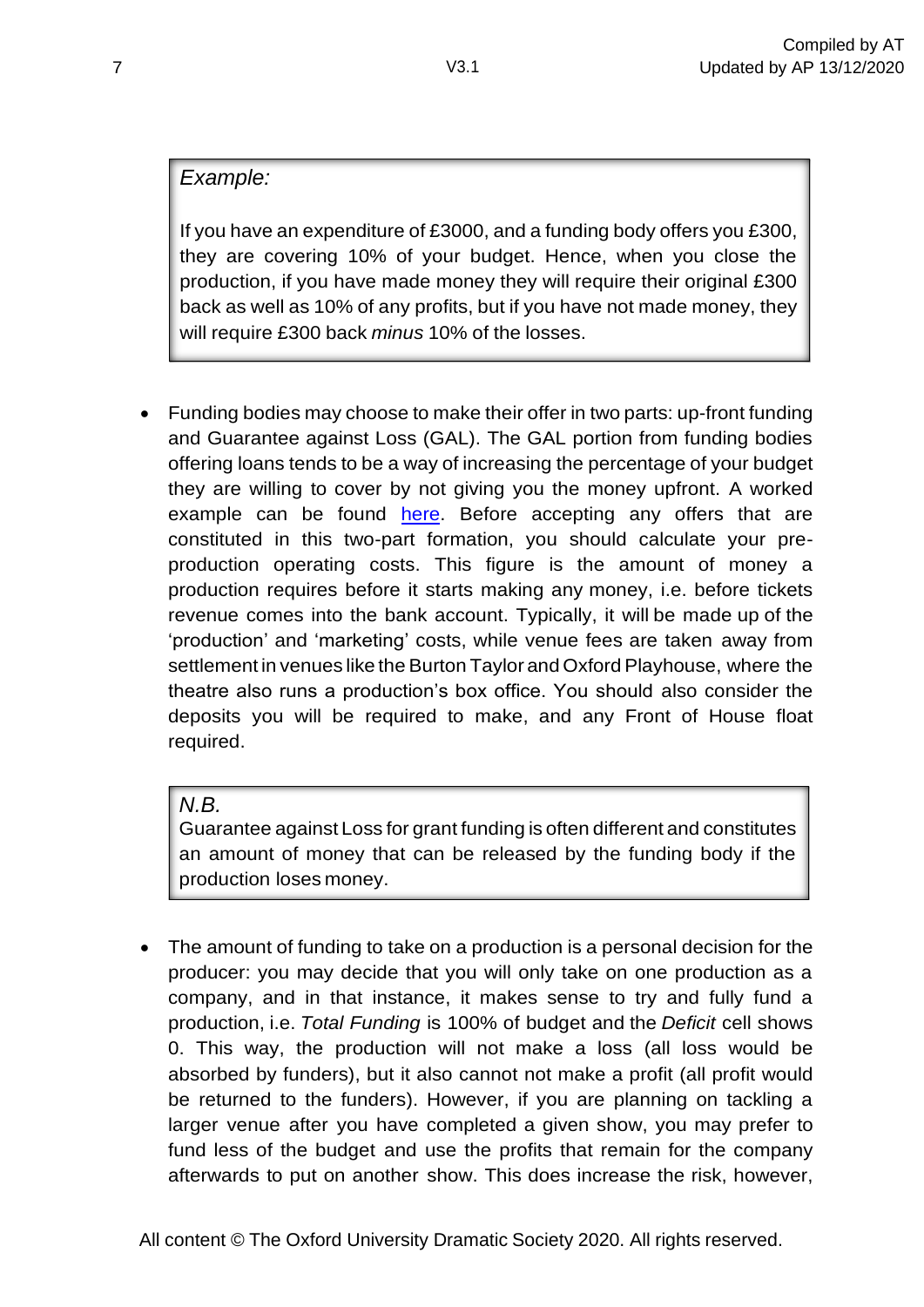that if a show doesn't break even you will have to find funding after the performances have already happened to cover the losses. This is frequently more difficult than finding funding for a show that hasn't happened yet. The decision about how much funding will be taken for a production should be linked to how confident the producer is about the show's ability to break even.

• Please note that the *Total Funding* cell only includes pro rata loans, as it refers to the portion of your budget that is covered by funders, corresponding to the % profit or loss that will be absorbed/returned to them. For a calculation of total upfront funding (upfront loans + grants), consult the cell below ('*Total financial support (Upfront)'*). You can use this as an indication of how much of your expenditure you have secured upfront funding to pay for, although bear in mind that operating costs such as deposits or Front of House float will not be automatically included here.

#### *N.B.*

No profits from productions can be taken out of Oxford drama unless they are to be donated to a charity. Hence, if a show makes money, when the company producing the show graduates, they are obligated to return all of their profits to OUDS or another funding body; give it to a different student company, or to make a charitable donation (up to 50% of the total of the profits). Upon year of graduation, the signatories of an account that are listed in the company registration will be asked where the funds are going.

**For productions in the Playhouse it is advisable to always fund as much of the production expenditure as possible because it is very difficult to get these shows to break even, and the losses are often moresignificant,given the overall size of thebudget.**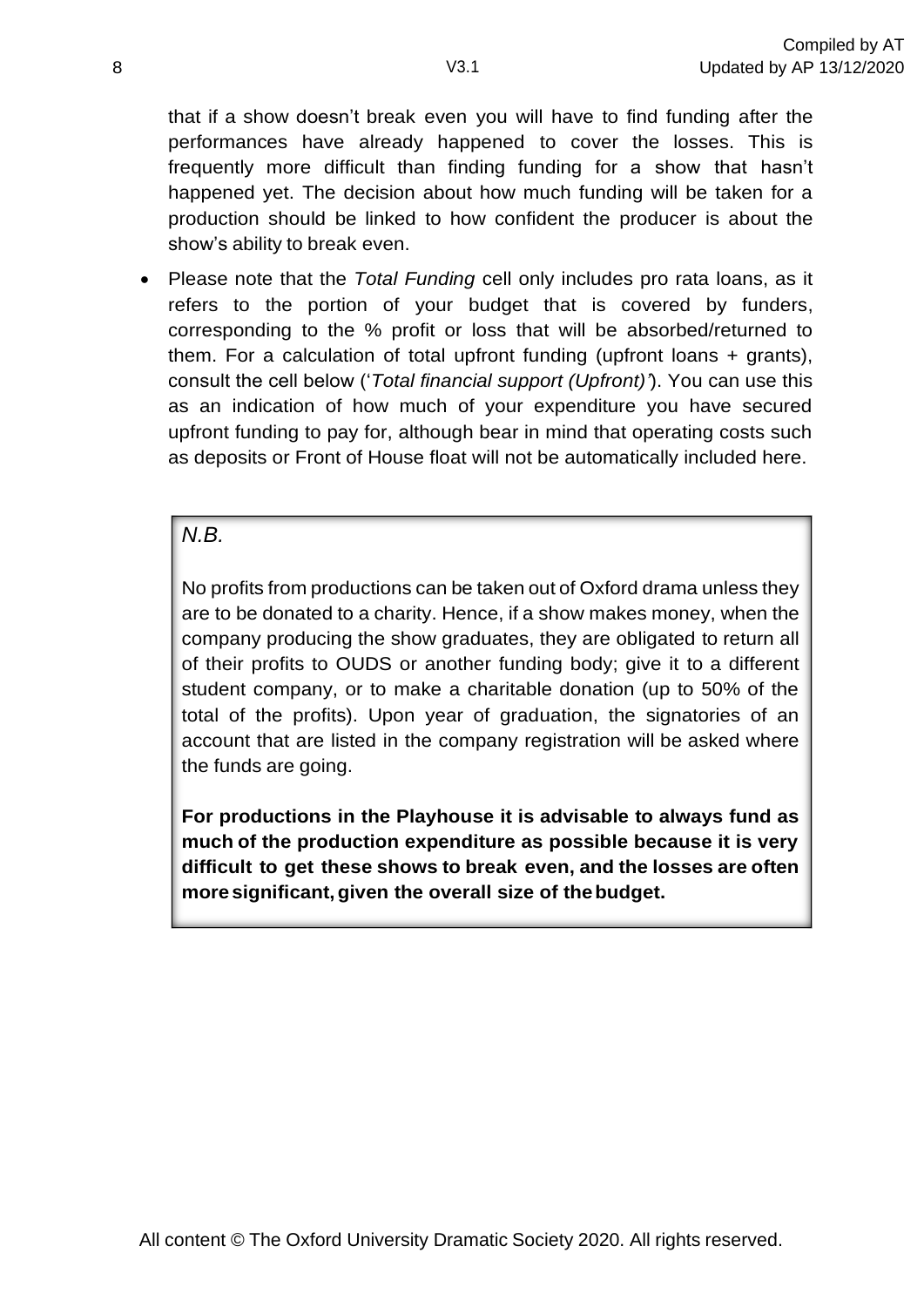## **Notes On: Account Cash Flow**

- In this section of the budget, you can record incoming funds and outgoings. It is useful to keep track of this relative to your production bank account and the money coming in and out of there.
- If you do not have a production bank account already, you should approach a local bank for a free account with multiple signatories – for example Santander, Lloyds and NatWest provide excellent community club bank accounts (sometimes called Treasurer's Accounts), though you should leave long enough for the application to be processed. You should avoid business banks when opening an account for a student production company. It is not appropriate to have funding paid into a personal account and many funding bodies will not be able to release funding in this way.
- In the cash-flow tracker, you should record every payment made into the account (i.e. all funding received) and all of your outgoings. You will be asked for proof of expenditure when you submit your budget back to OUDS at the end of the production, and so you should keep a folder (either electronic or paper) to store all of your receipts. It is advisable to keep a hyperlink to this folder in the cash flow statement, in order to remind you to keep it updated with every transaction.
- The balance of your cashflow tracker should never be a negative number, and so if this is your first production, opening with a balance of 0, it is important that you source funding before expenses are incurred.
- In this cashflow tracker, you can also keep track of deposits made make sure you list the word 'deposit' in your explanation of the expense so that it is clear why it is returned to the account at the end of the production.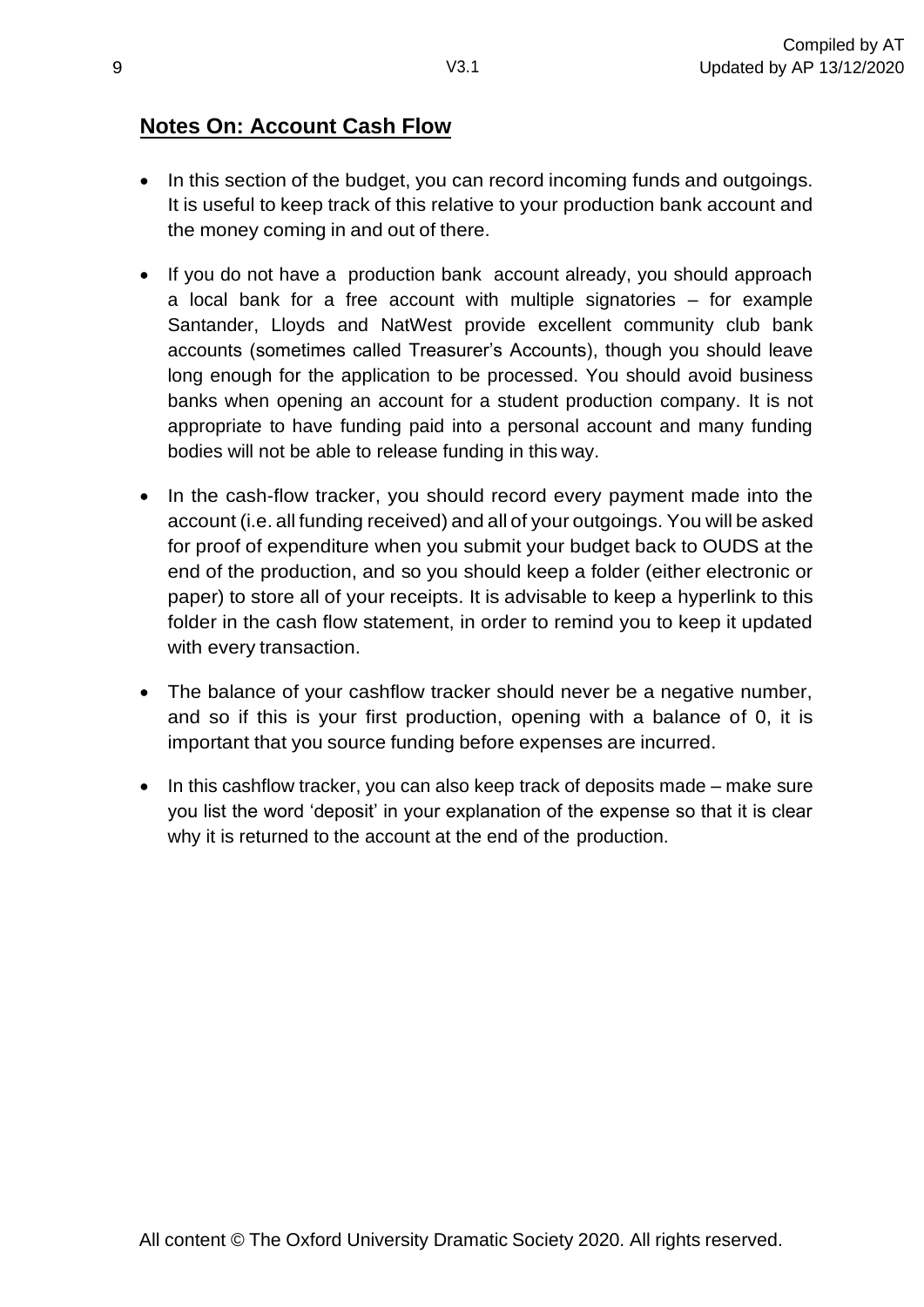## **Notes On: Breakeven Tracker**

- In this tab, you can track how close the production is to breaking even, i.e. to having all of the production expenses covered by ticket revenue.
- The upper left box is entirely white, and it will auto-fill from the projected budget tab. If things are not auto-filling, go to 'formulas' in the Excel ribbon, and 'calculation options' and ensure that this is set to automatic. If it is not, set it as such and refresh the spreadsheet (Shift + F9 should do the trick). Do not change anything in this box.
- In the second information box along, you will be asked for the credit/debit card fee that is charged on your on-the-door sales. If you are working in a venue where you run your own box-office, it is possible to collect card payments by using an iZettle machine (or similar). These are used inmany small stores and pop-ups and can be ordered online. This is a cost-effective way of giving your audience more ways to pay.
- In the tables below, you should again only alter cells that are coloured red: you should input the date, and the number of tickets you have sold, as well as the gross (total) amount of money you have currently brought in. This will all be listed on your statement, showing the value of your current tickets sold.
- The adjacent fields calculate your take-home (net) revenue from advance box office sales – this is calculated using the amount of money that you are required to pay to the box office provider for their service.
- The on-the-door section requires you to input the number of sales and the amount of money made from those sales. Here you are again only required to input the number of seats sold as well as the amount taken in cash and the amount taken in card sales. It can be tricky to keep track of this if you sell lots of tickets on the door, so it is advisable to give this job to one of the Front of House assistants working on that production. A good tip is to tally how many full price and how many concession tickets are sold, and how many by which method, then calculate the gross income from that later.
	- This section is missing from v3.1a (for streaming), since on-thedoor sales do not apply.
- Completing these cells will allow the rest of the spreadsheet to autocalculate, and the resulting numbers show you how much revenue you have earned that day and how much revenue you have earned overall. This tells you what percentage of breakeven you have achieved, and what percentage of seating capacity is now full.
- Additionally, it shows the number of sales on a given day. Linking this with

All content © The Oxford University Dramatic Society 2020. All rights reserved.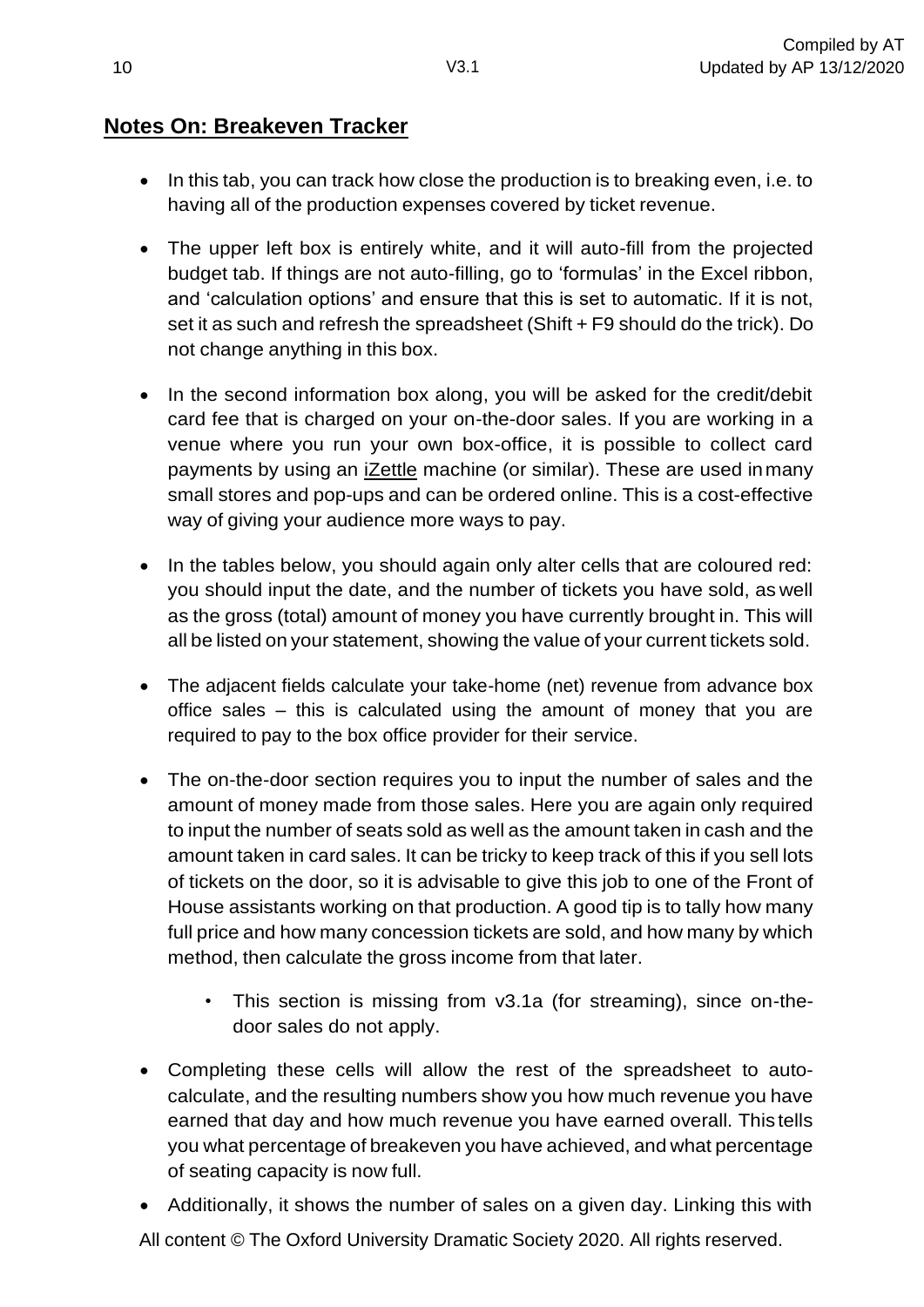your marketing strategy, you are able to see what has gone well and how many seats you sold relative to the timing of a marketing push.

• The final columns show you the profit you have made on a single day and the profit you have made overall. This will be split down into the total profit the show has made, and the amount that the company has made from this production – this is linked to the amount of the production expenditure for which you sought funding. If your production is fully funded, the company profit tab will always show zero.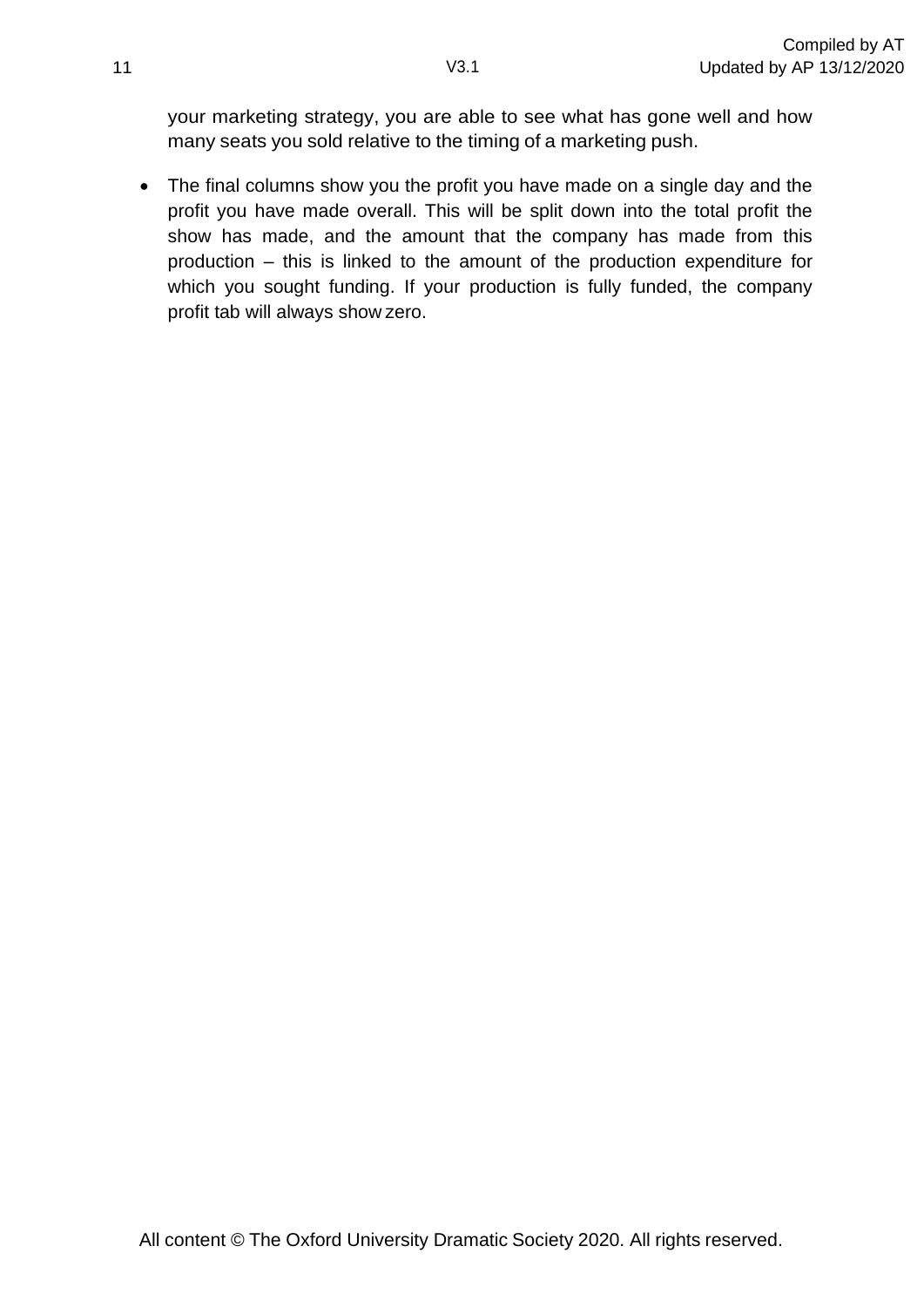## **Notes On: Actual Budget**

This sheet is similar to *Projected Budget*, but allows you to enter your actual costs and revenue and calculates the funding returns and remaining profit for you.

#### *Actual Expenditure*

Here you should enter your actual costs, even if these are identical to your projected costs. It's okay to have higher costs in some departments (it's what the contingency is for!) as long as the overall budget is not exceeded. The budget should not be exceeded unless you have discussed and explained this to your funders in advance of the show's settlement, so your funding contracts can be amended (see below). It will usually save you time and prevent overspending if you enter your actual costs here as soon as you incur them.

#### *Actual Revenue*

You should manually enter the total revenue from tickets (after the box office commission, royalty fee or any other commissions are subtracted), as well as any other income, such as from programme sales, bar sales, selling back props or set, or any other miscellaneous income. The grants will auto-complete based on the *Actual Budget* sheet.

#### *Funding Returns*

Once your actual expenditure and revenue are entered, the spreadsheet will calculate your profit or loss, as well as the returns to the funders. Details such as the name of the funder, amount of funding and % funded will auto-complete from the *Projected Budget* sheet, so you should ensure that those reflect your contracts.

Most funding contracts will not allow you to exceed the budget you declared when you signed, except if previously agreed with the funder. Exceeding your budget without prior permission will sometimes lead to the funders not recognising the overspend, leading to more profit being returned or less loss being absorbed by them – in other words, you lose money. Please note that the functionality of the spreadsheet (as of v3.1 and v3.1a) only calculates funding returns if the total budget is not exceeded. Therefore, if you exceed the budget, you should edit these formulas according to your funding contract if needed. Usually, this will just mean that the profit/loss should be calculated based on the projected expenditure, rather than the actual expenditure, since the projected expenditure is lower. If in doubt, discuss this with your funder or contact the OUDS Treasurer. Once again, if you discuss a budget increase with a